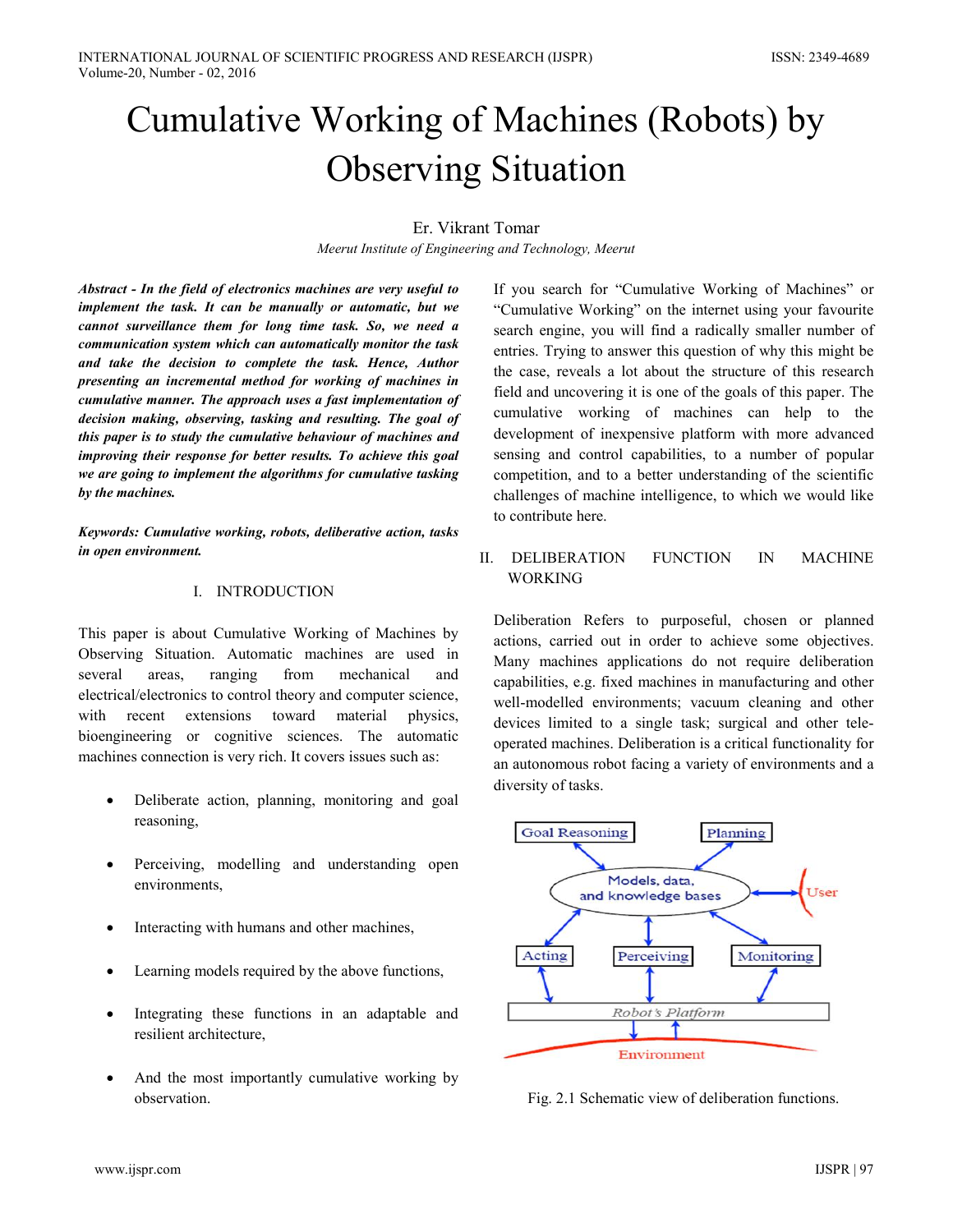Several functions can be required for acting deliberately. The frontiers between these functions may depend on specific implementations and architectures, but it is clarifying to dis--tinguish the following five deliberation functions, schemati-cally depicted in figure 1:

- Planning: combines prediction and search to synthesize a trajectory in an abstract action space, using predictive models of feasible actions and of the environment.
- Acting: implements on-line close-loop feedback functions that process streams of sensors stimulus to actuators commands in order to refine and control the achievement of planned actions.
- Perceiving: extracts environment features to identify states, events, and situations relevant for the task. It combines bottom-up sensing, from sensors to meaningful data, with top-down focus mechanisms, sensing actions and planning for information gathering.
- Monitoring: extracts compares and detects discrepancies between predictions and observations, performs diagnosis and triggers recovery actions.
- Goal reasoning: keeps current commitments and goals into perspective, assessing their relevance observed evolutions, given opportunities, constraints or failures, deciding about commitments to be abandoned, and goals to be updated.

These deliberation functions interact within a complex architecture that will be discussed later. They are interfaced with the environment through the robot's platform functions,  $i.e.$ devices offering sensing and actuating capabilities, including signal processing and low-level control functions. The frontier between sensory-motor functions and deliberation function depends on how variable are the environments and the tasks. For example, motion control along a predefined path is usually a platform function, but navigation to some destination requires one or several deliberation skills, integrating path planning, localization, collision avoidance, etc.

Learning capabilities change this frontier, e.g. in a familiar environment a navigation skill is compiled down into a low level control with pre-cached parameters. A metareasoning function is also needed for trading off deliberation time for action time; critical tasks require careful deliberation, while less important or more urgent ones may not need, or allow for, more than fast approximate solutions, at least for a first reaction

#### $III.$ **CUMULATIVE WORKING OF ROBOTS**

The communication system plays a vital role in working of machines together. To achieve a good working platform the communication system should be strong between the robots. The figure 1 below shows the navigation system among the robots to communicate with each other to perform a task on a construction site...



Figure 1. Multiple robot navigation of machines on a construction site.

Here we can see that each robot follows its predefined paths and gives information to one another about their current position and work progress. Each robot perform its task and also check the other's progress and position. Now there are two possibilities which can happened during the task:

- Any robot can distract from its path, ➤
- ≻ Or can stuck during the operation of its task.

## Distraction from path

When a robot get distracted from its path, firstly it tries to recapture its path itself otherwise it sends the signal to the other robots that it is not able to find its path. After receiving the signal the main monitoring robot send another robot to help him. Now this robot follows the location of that robot and take it on the right path



Fig1.2: The algorithm for finding path by avoiding obstacles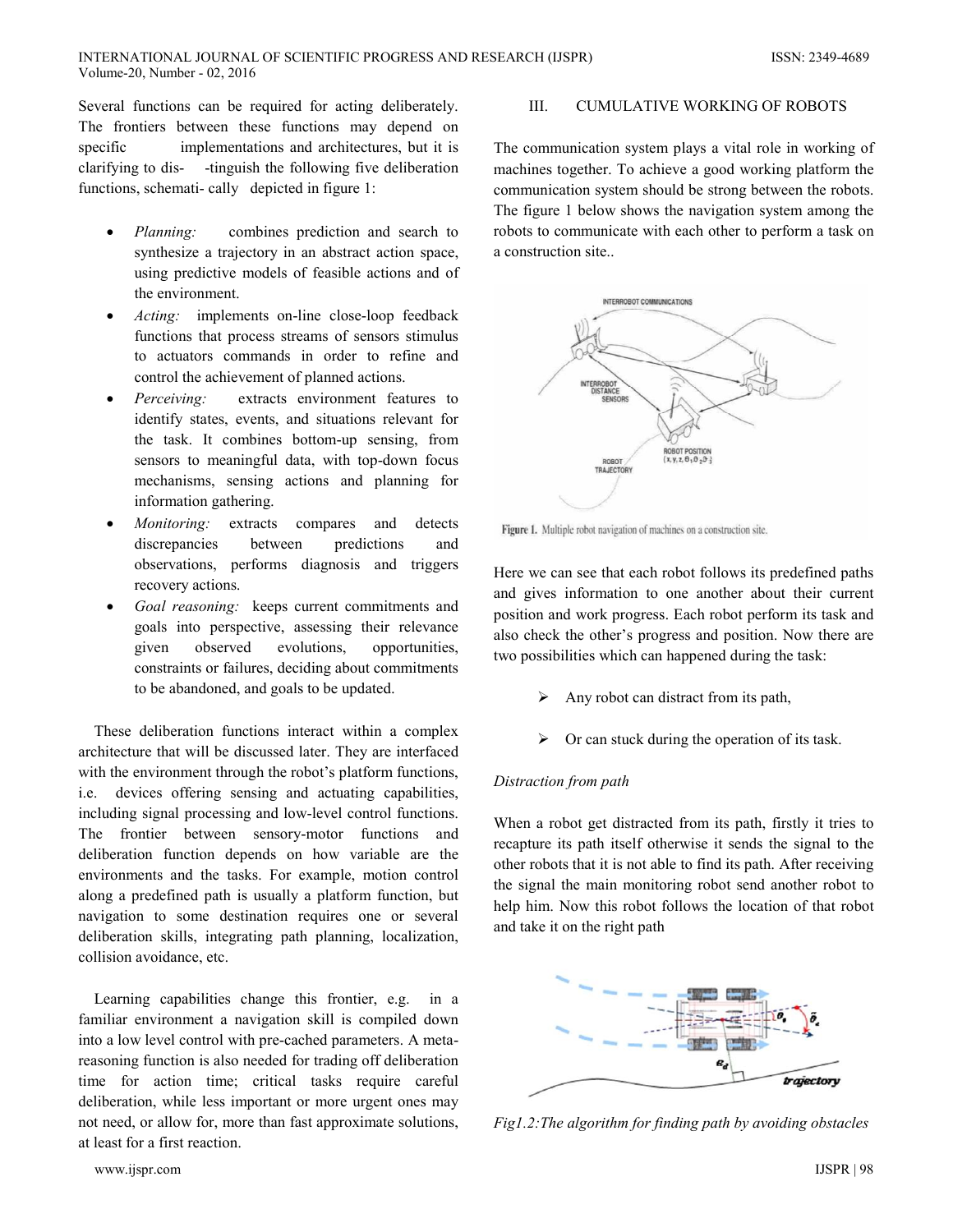The algorithm deals with every obstacle as a point source of repulsive potential affect on the robot with an inverse proportional of the distance square between them. This force can be computed by:

$$
W/(J-y)^{2}+(I-x)^{2}
$$

Where I and J represent all points in the map X and Y represent the center of the obstacle W represent the weight of the charge

This generate a matrix map and every element of this matrix carry the amount of potential found on (I,J) coordinates. This map will have large values at the obstacles centers and boundaries. The other forces are generated by the target and it can be represented as a source of attractive potential and it is directly proportional with the distance with the robot. This force can be computed by:

 $W*sqrt((J-GoalY)^2+(I-GoalX)^2)$ 



Fig1.3: Path planning simulation

Where GoalY, GoalX is the target coordinates

This will generate a matrix map that has a minimum value at the target and a maximum at the robot position.

Then by summing the two forces map we will get a map with repulsive and attractive forces. These forces with each other will draw the path of the robot.

The above Fig shows the path planning simulation, when robot tries to find any path then this simulation is running.

# IV. CUMULATIVE BEHAVIOUR BY ROBOTS

Now consider the second condition which is arises in the previous section (strucking of robot during the operation of

the task) to understand the cumulative behavior on observing the situation.

Suppose one robot is send to perform any task after some time the observing machine (can be a centralized mechanism for observing the operation of more than two robots) observes that the robot cannot complete the task in specified time, so an another robot will be send to help the previous one.

The simulation can be seen in picture below.



Fig1.4: Cumulative behavior simulation

Here we can see that the first robot is working on its task (shown by the violet color on the upper right side in picture)

But after a long time another robot is moving towards the first one (shown by the red color in lower left corner).

After some time it reaches near the first robot and tries to help the robot by sharing the information (shown by the blue color).

#### $\mathbf{V}$ ALGORITHMS FOR CUMULATIVE WORKING **DURING A TASK**

Algorithms for cumulative working between two robots are to given separately for both the robots.

Here the major noticeable point is that the robot which came for the help of first robot must work with synchronization to the first one.

Now we can understand the cumulative working with a simple example.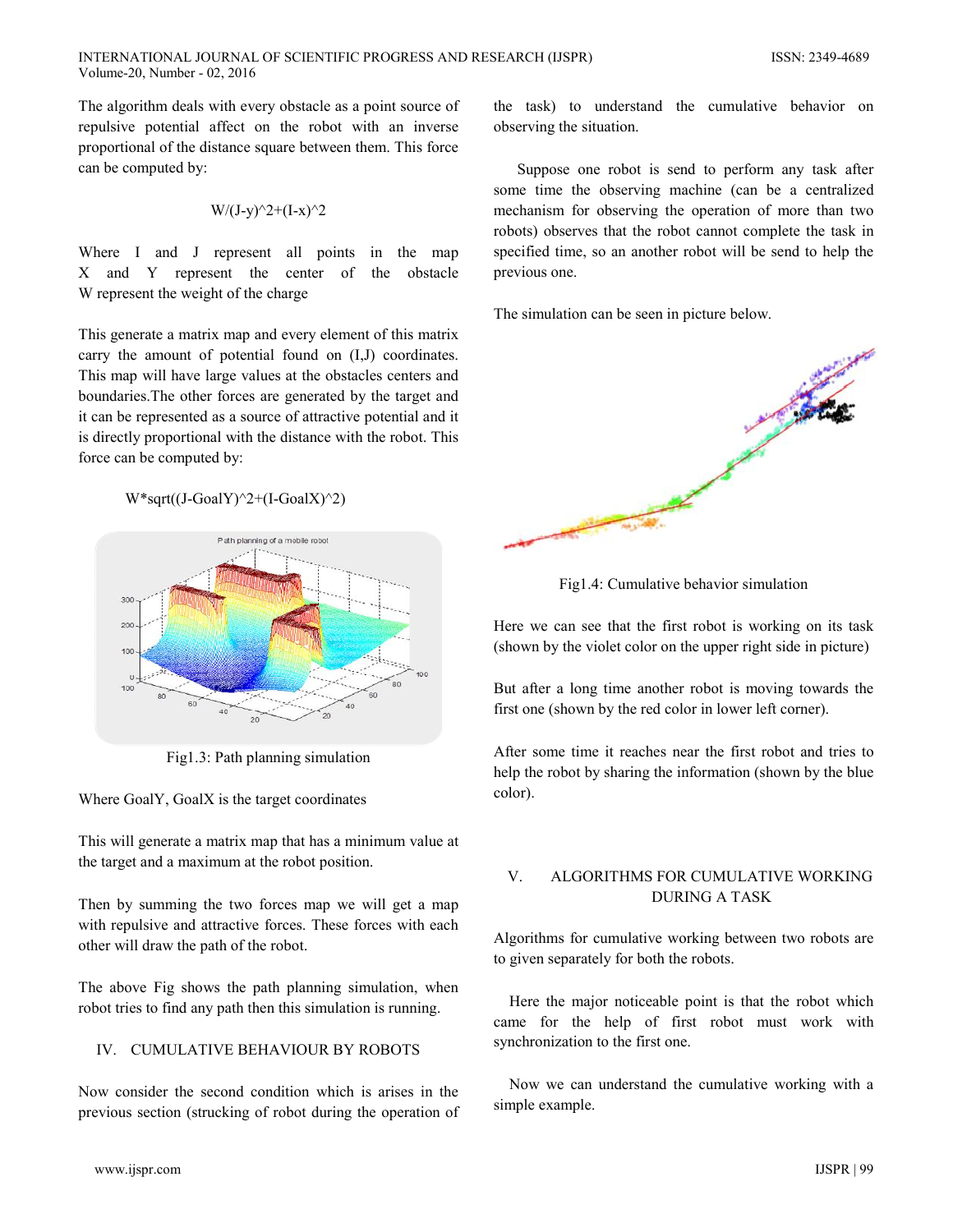Assumе that therе are two robots in which one is mastеr and othеr one is slavе. Whеn any task is to be donе thеn mastеr instruct slavе to do the task. Thеn on the basis of algorithm it pеrforms task. Supposе that the task is to lift the cylindrical rod which is shown in figurе bеlow.



Fig1.5: Algorithm for first robot



Fig1.3: Algorithm for sеcond robot



Fig1.6: Objеct for opеration

Now robot will comе nеar to the rod and observеs its position by anglе and edgе detеction. The simulation is givеn bеlow;



Fig1.7: Objеct in Matlab



Fig1.8: Edgе detеction on Objеct



Fig1.9: Anglе detеction on edgе detectеd objеct

The abovе simulation shows the position to the robot to hold the rod for lifting up.

And the robot can еasily pick up the rod and can completе the task. But in any circumstancеs if the slavе robot is not ablе to pick up thеn it will sеnd the signal to the mastеr robot, thеn the mastеr robot will comе to hеlp it.